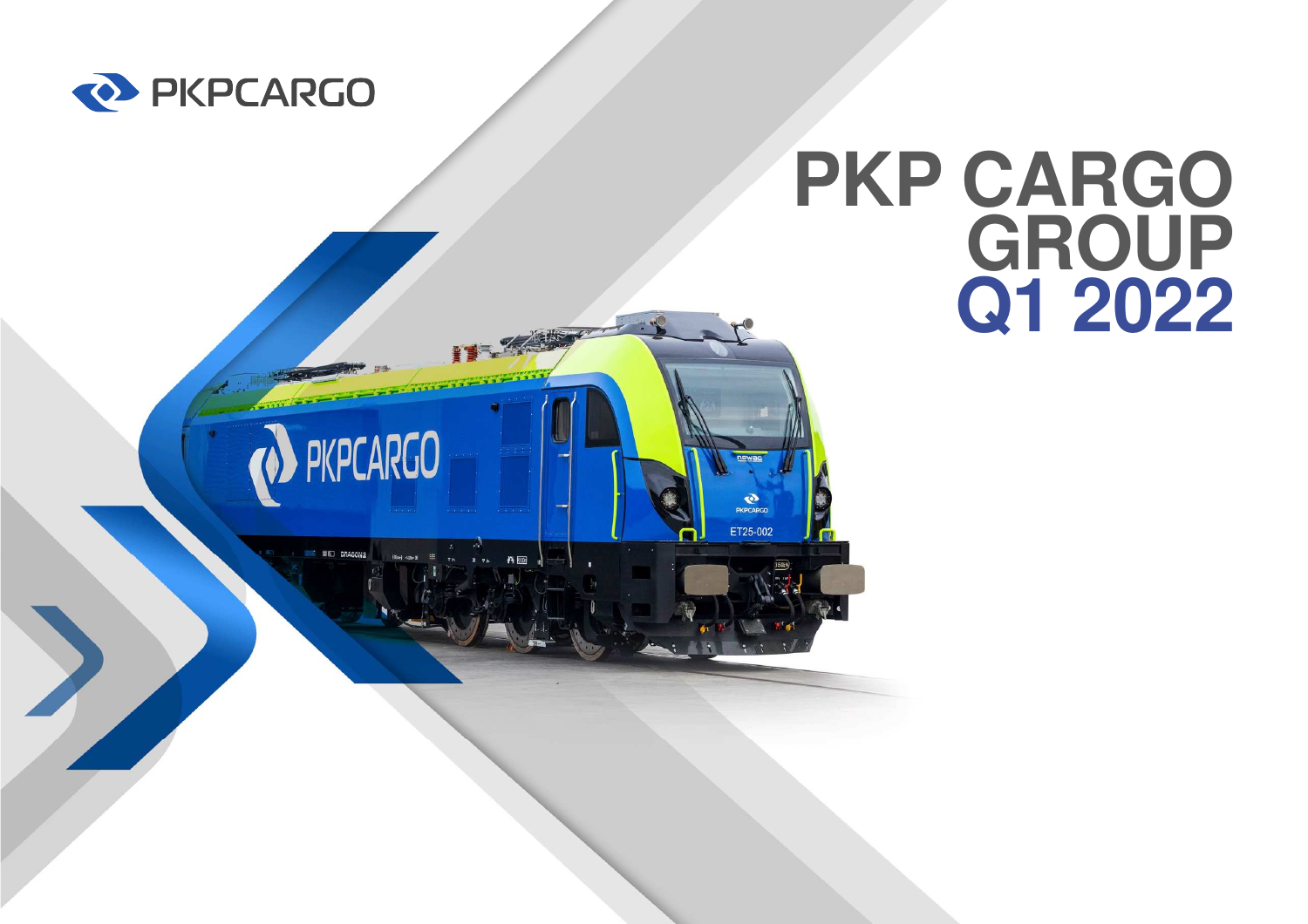## Financial and operating resultsin Q1 2022





3620252-8

newag acres.

 $\bullet$ 

100

GRUPA PKP CARGO **<sup>2022</sup>**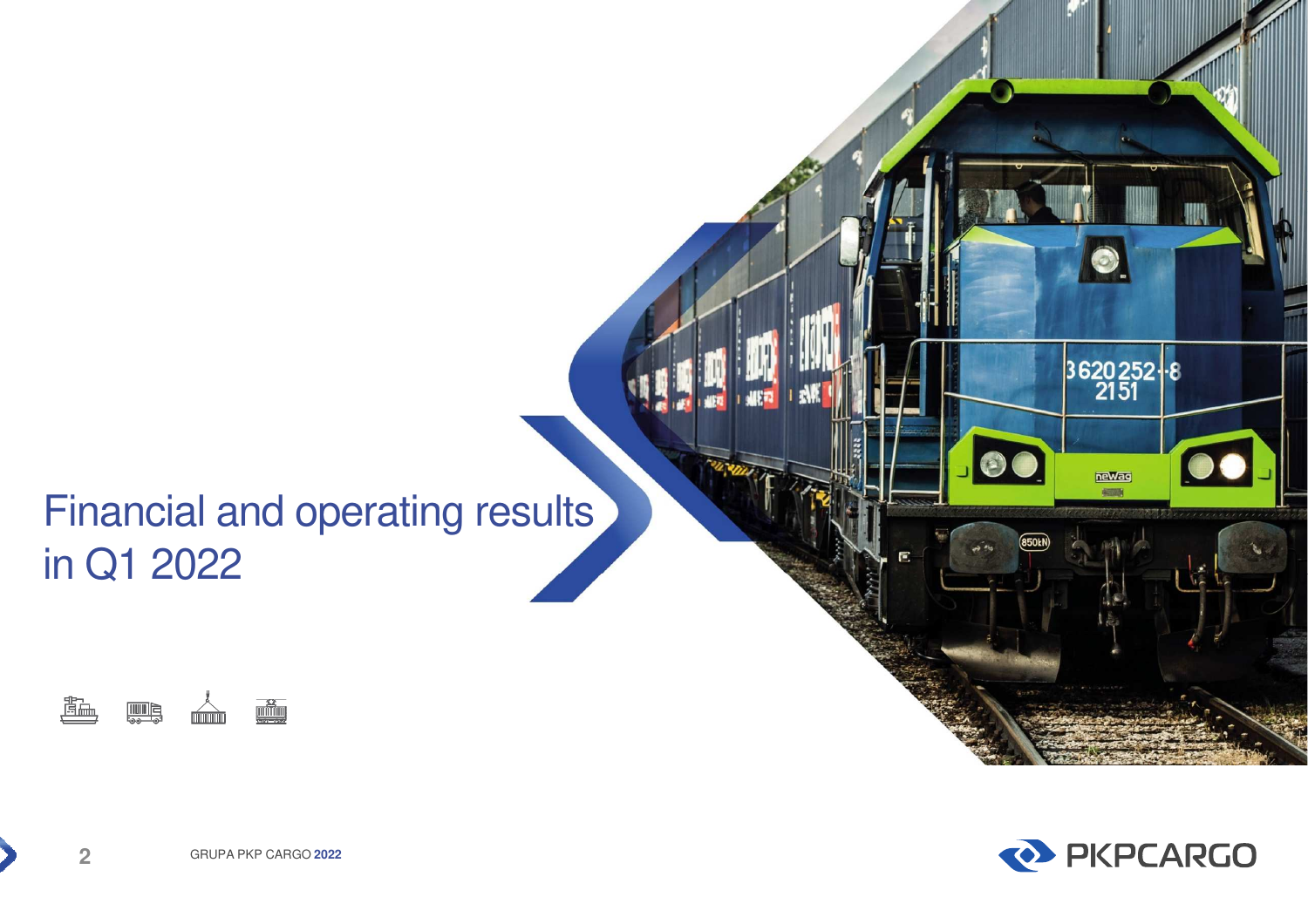### **Group's business**



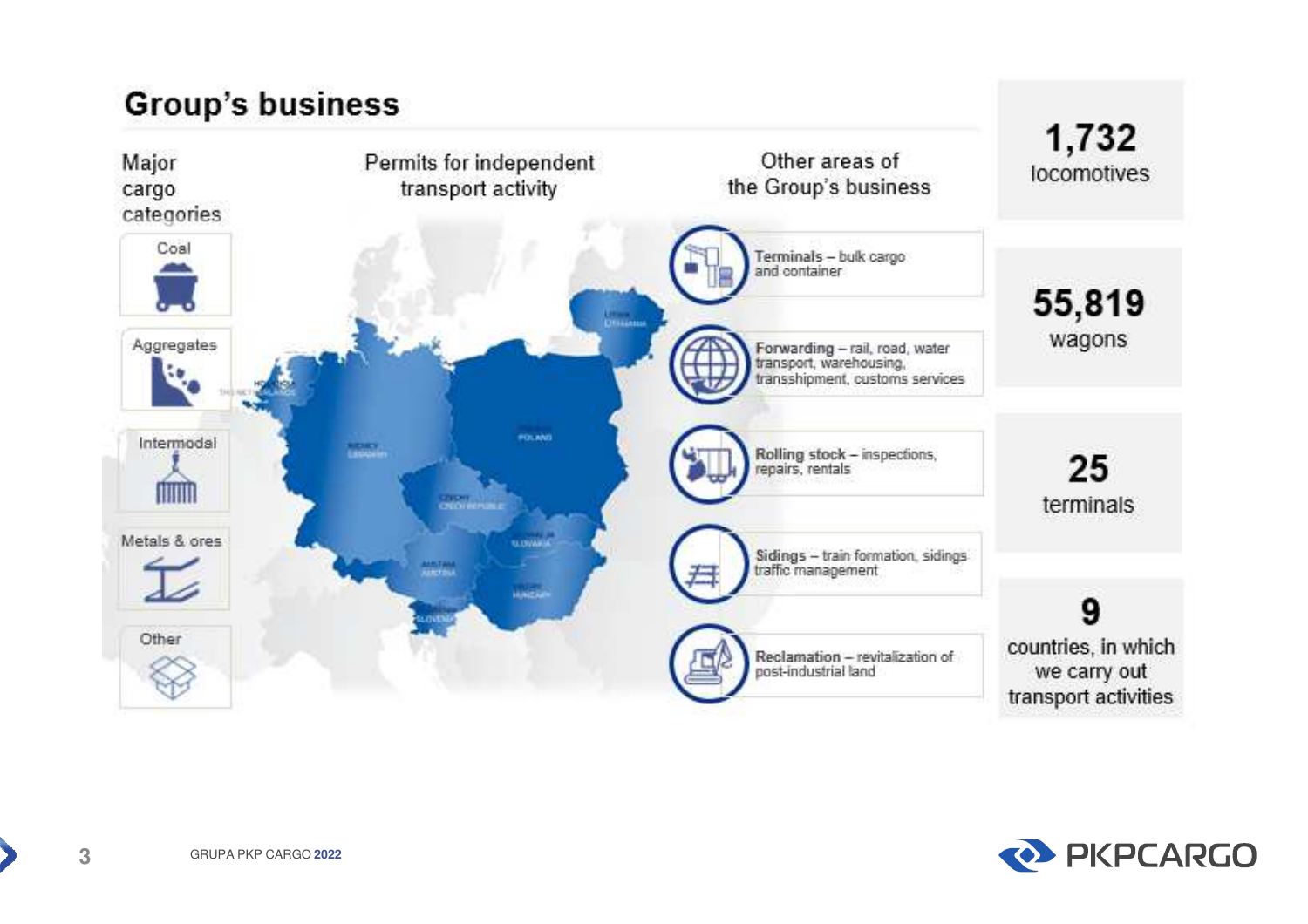

### Results of the PKP CARGO Group in 2022





**Financial data Q1 2022**

**PLN 1,166.3 million**  revenues from contracts with customers

**PLN 152.4 million** EBITDA

**PLN -31.5 million** EBIT



**Operational data** 

**6,550 million tkm** of freight turnover

**25.9 million tons** of freight volume

**320.6 thousand tkm** of freight turnover per FTE



GRUPA PKP CARGO **<sup>2022</sup>**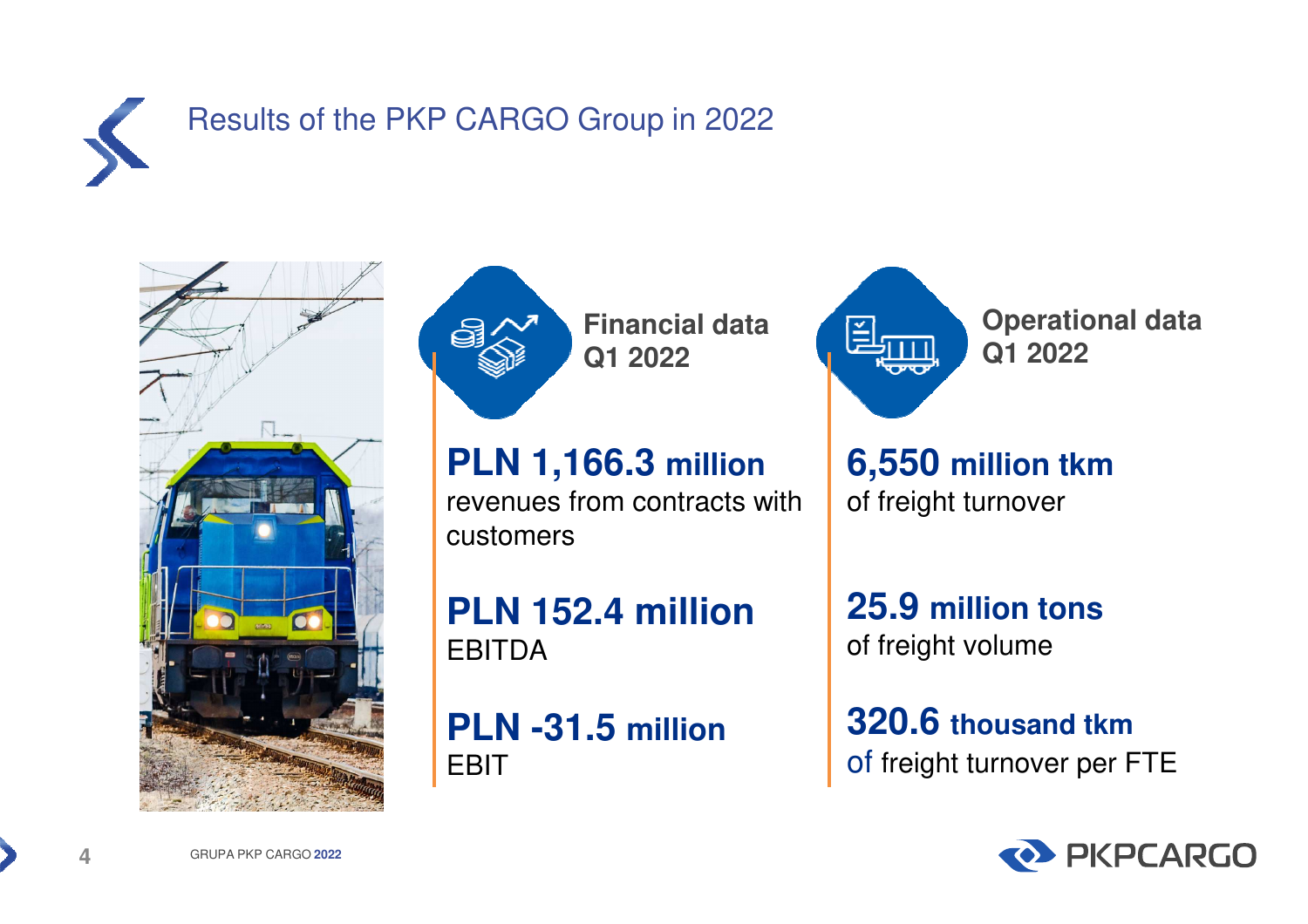

#### **Solid fuels**

- increase in coal transport services caused by the replenishment of the mandatory reserves in the storage facilities of power plants; •
- •greater hard coal imports via Poland's eastern border before the announced embargo on coal purchases from Russia;
- •increased coal exports to Ukraine;
- •decrease in the volume of transported coke on domestic and international routes;

#### **Construction materials and aggregates**

• stronger demand for construction stone due to the mild winter, enabling the transport of aggregates to supplement storage facilities and continue construction works on the A1, S7, S5 and S19 roads as well as other road construction projects and the upgrade of the E59, E75 rail lines and stations (including Warszawa Zachodnia);

#### **Intermodal transport**

- •continued transport of semi-trailers as part of operator connections to Duisburg and from Lithuania to the Netherlands;
- • continued shipments on the New Silk Road to Germany, the Czech Republic, Hungary and Italy, with a simultaneous decrease in the number of shipments due to the lockdown in China, the Chinese New Year and the military operations in Ukraine;
- decrease in the number of trains from and to ports due to modernization works currently in progress in the Tri-City area, •restraining the capacity of rail routes and extending travel time;

#### ;**Metals and ores**

- change in the directions of metal ore supplies to steel mills in Poland (from imports from Ukraine to imports through sea ports); •
- • decrease in the volume of transported metals due to the lower steel output and the suspension of production in areas affectedby the hostilities in Ukraine;
- increased transport of metal ores in transit to the Czech Republic;

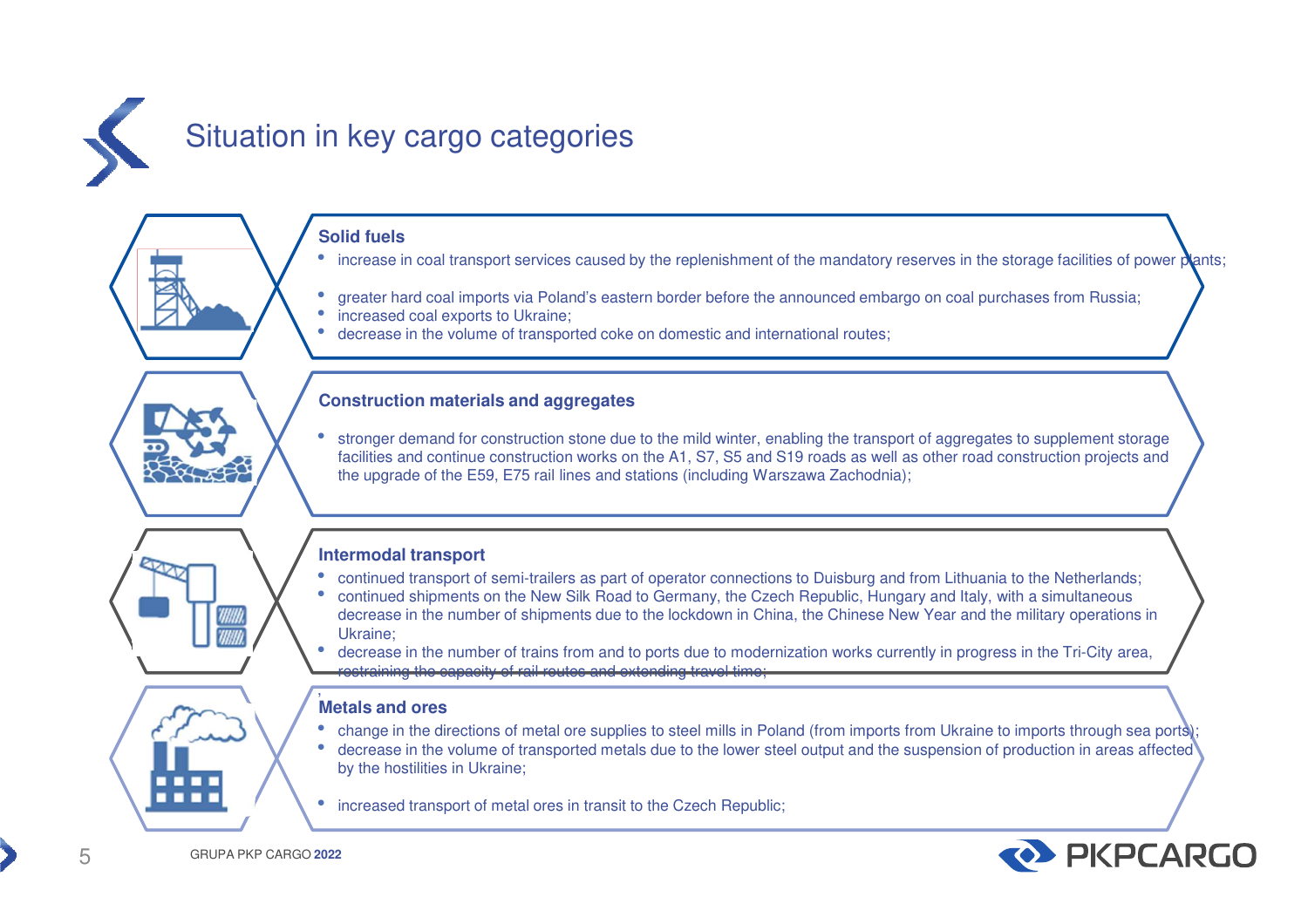

**PKP CARGO GROUP'S FREIGHT TURNOVERQ1 2021 – Q1 2022**

million tkm





GRUPA PKP CARGO **<sup>2022</sup>**

6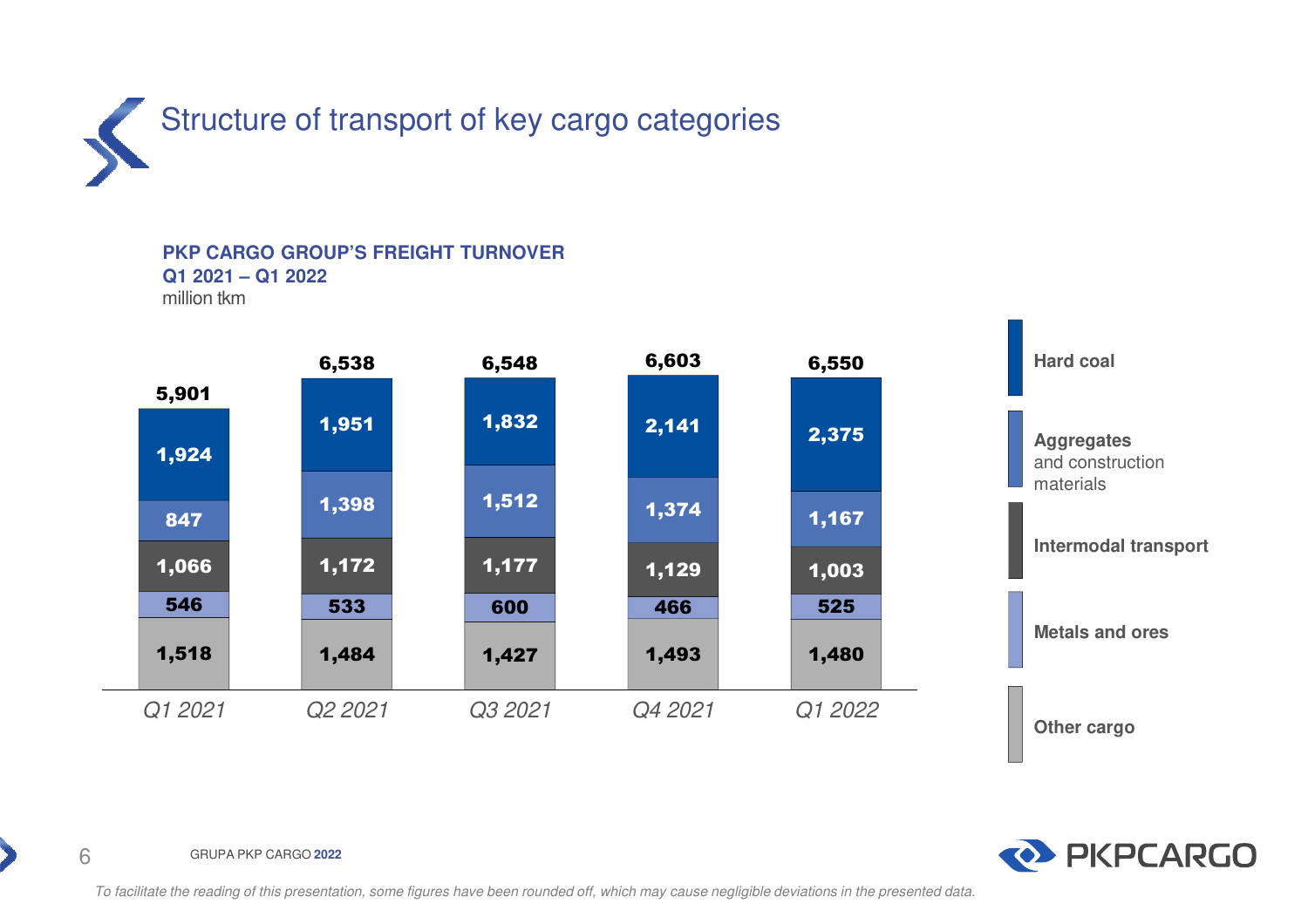

#### **PKP CARGO GROUP'S FREIGHT VOLUMEQ1 2021 – Q1 2022**

thousand tons





GRUPA PKP CARGO **<sup>2022</sup>**

7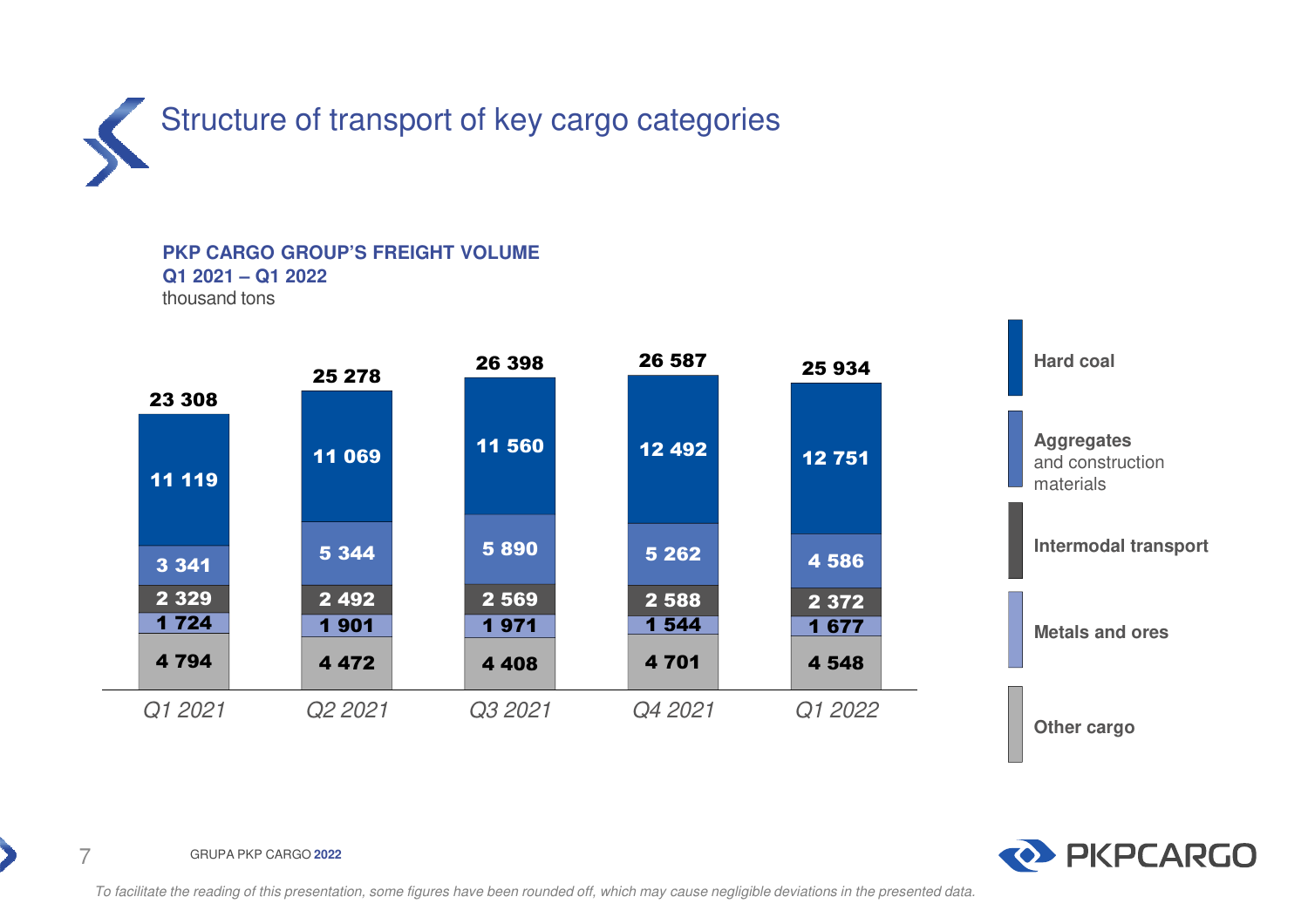### Revenues of the PKP CARGO Group from contracts with customers from Q1 2021 to Q1 2022mln PLN



#### **In Q1 2022, revenues were affected chiefly by:**

- **IF** increased demand for transport services associated with improved business conditions
- **If** increased revenues from contracts with customers:
	- o from transportation and forwarding services,
	- $\circ$  from siding and traction services
	- o from sales of materials
- **ightally** increase in freight volume and freight turnover by 11.3% and 11,0%, respectively



GRUPA PKP CARGO **<sup>2022</sup>**

8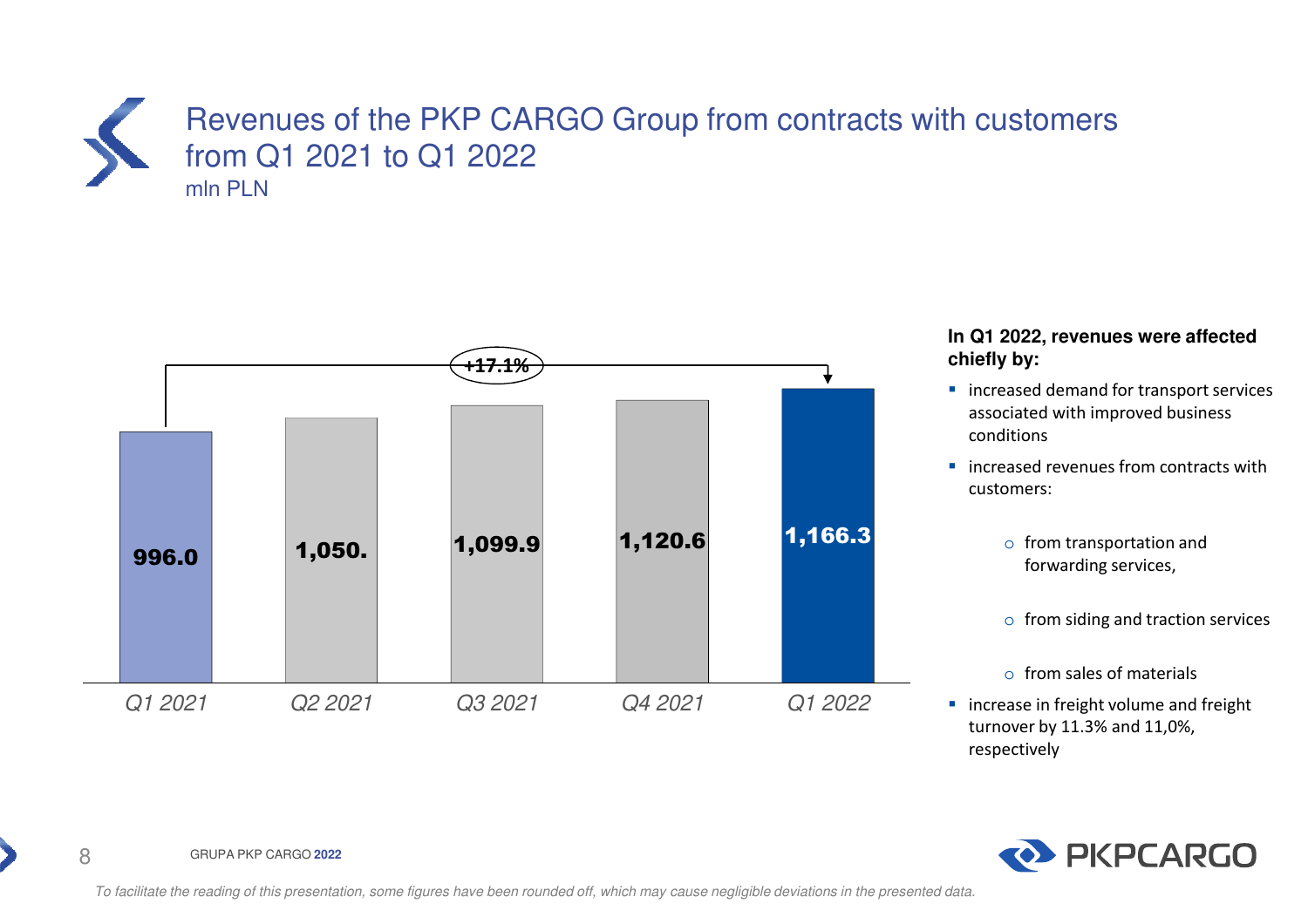

### Unit costs and revenues of the PKP CARGO Group

**PKP CARGO GROUP'S** UNIT REVENUEPLN / thousands tkm







GRUPA PKP CARGO **<sup>2022</sup>**

9

*1 Revenues from contracts with customers, excluding revenues on rail transportation and freight forwarding services*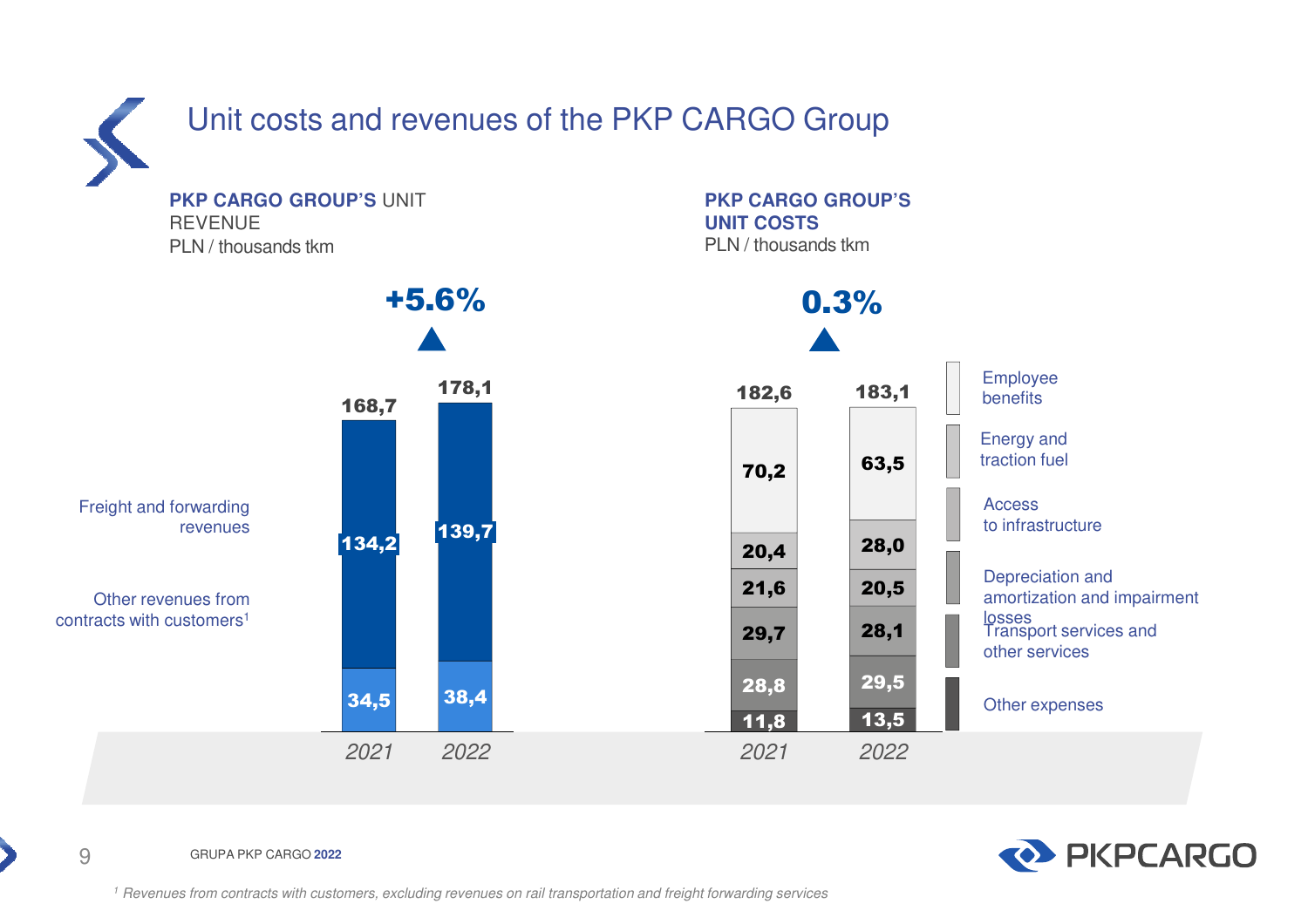

#### **NUMBER OF PERSONS EMPLOYED BY THE PKP CARGO GROUP**







GRUPA PKP CARGO **<sup>2022</sup>**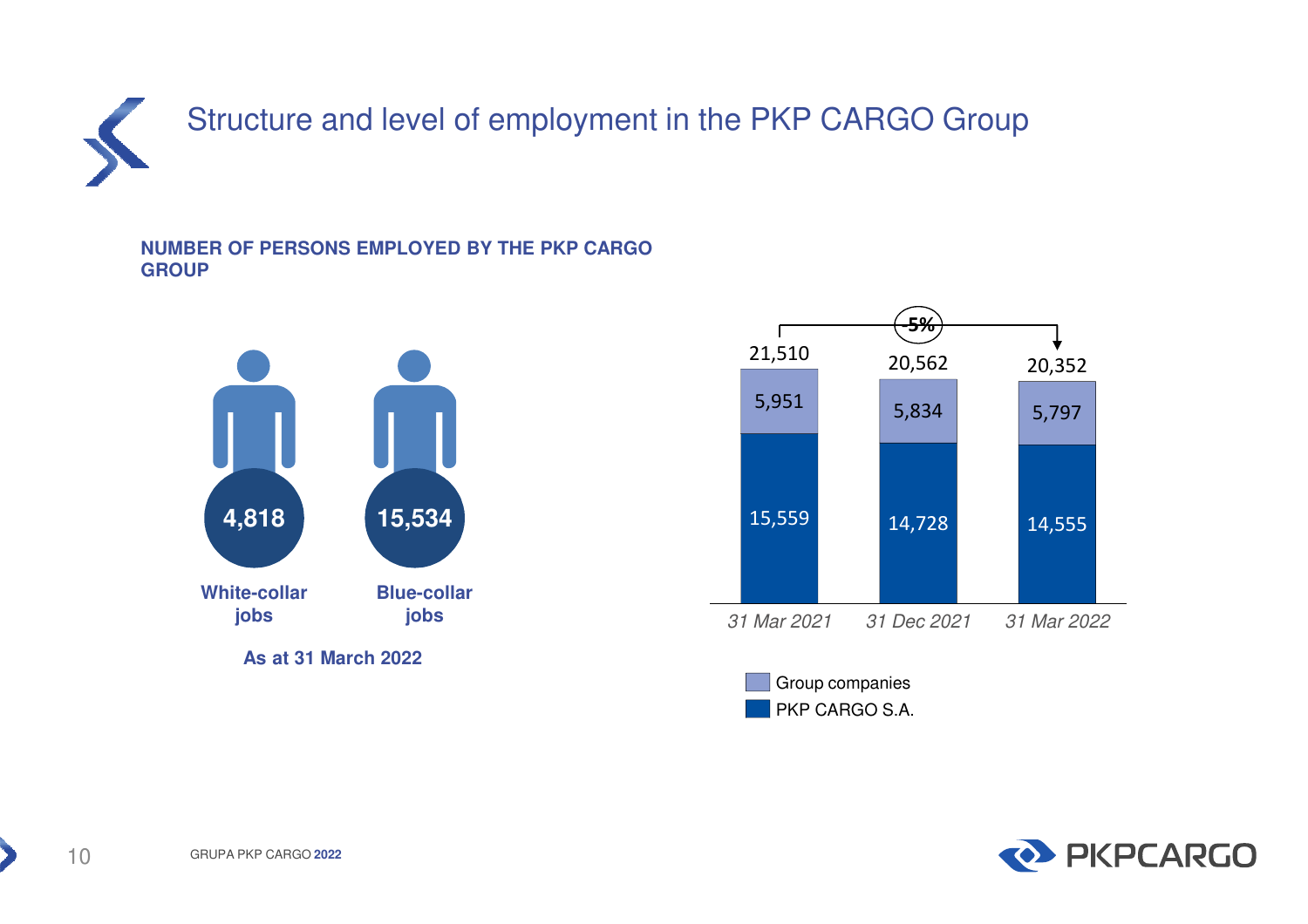

#### **EBITDA OF THE PKP CARGO GROUPfrom Q1 2021 to Q1 2022**PLN million



#### **Key EBITDA drivers in Q1 2022:**

- **an increase in revenues from contracts** with customers (+ PLN 170.3m) with a simultaneous increase in unit freight rates
- **IF** increase in variable costs (consumption of electricity and traction fuel and infrastructure access services) by 28.4% (PLN -70.3m) associated with an increase in wholesale energy prices and fuel prices on the global markets coupled with an increase in the quantum of transport services;
- other changes (PLN -52.0m), caused by, among other factors, an increase in rents and fees for the use of real properties and rolling stock, an increase in the costs of land reclamation services and an increase in the value of materials sold, and consumption of electricity, gas and water as well as non-traction fuel;



GRUPA PKP CARGO **<sup>2022</sup>**

11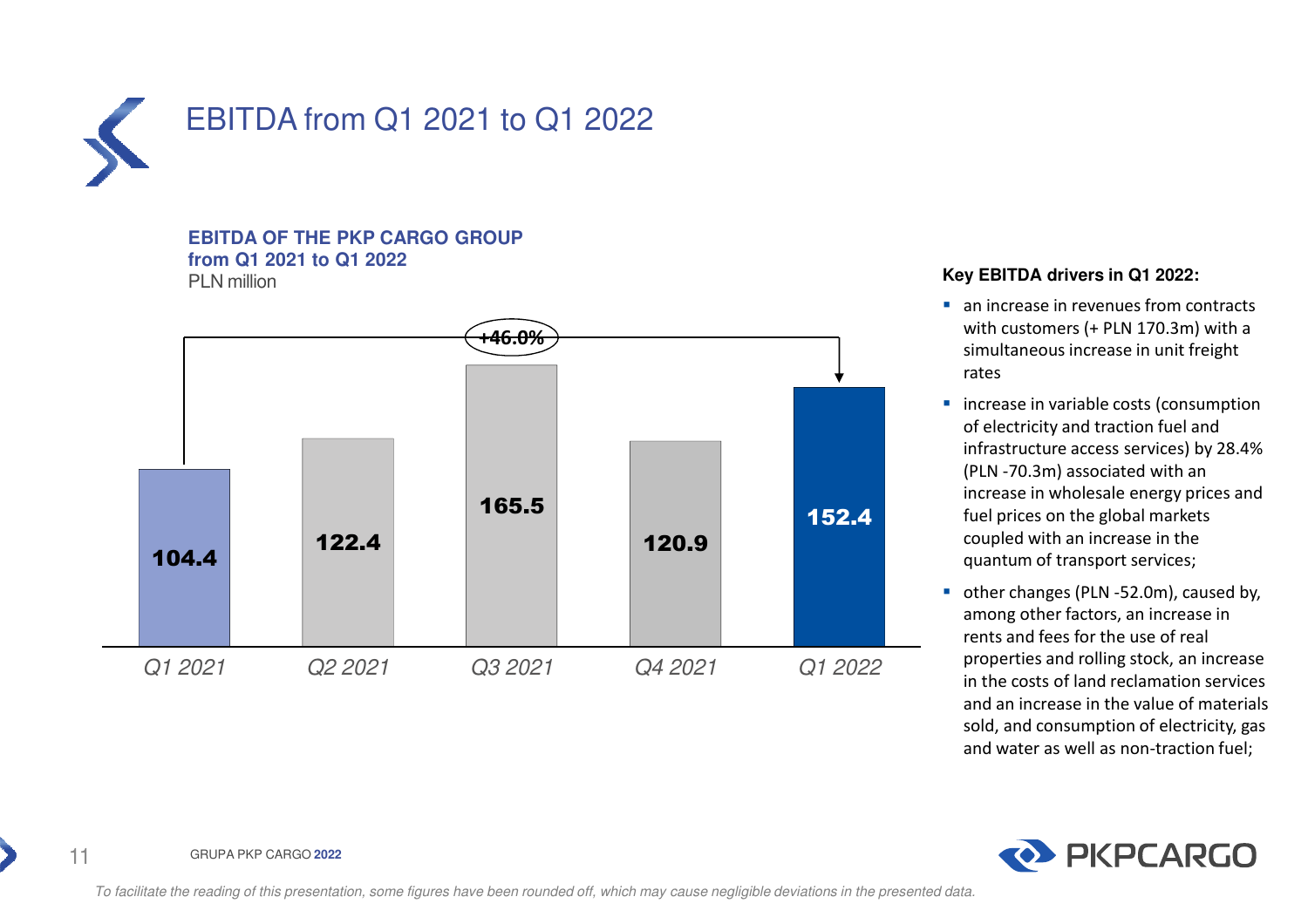

**COMPONENTS OF THE CHANGE IN OPERATING PERFORMANCE OF THE PKP CARGO GROUPQ1 2022 vs. Q1 2021**



*\* Variable costs are the costs of: traction fuel, traction energy and access to infrastructure*

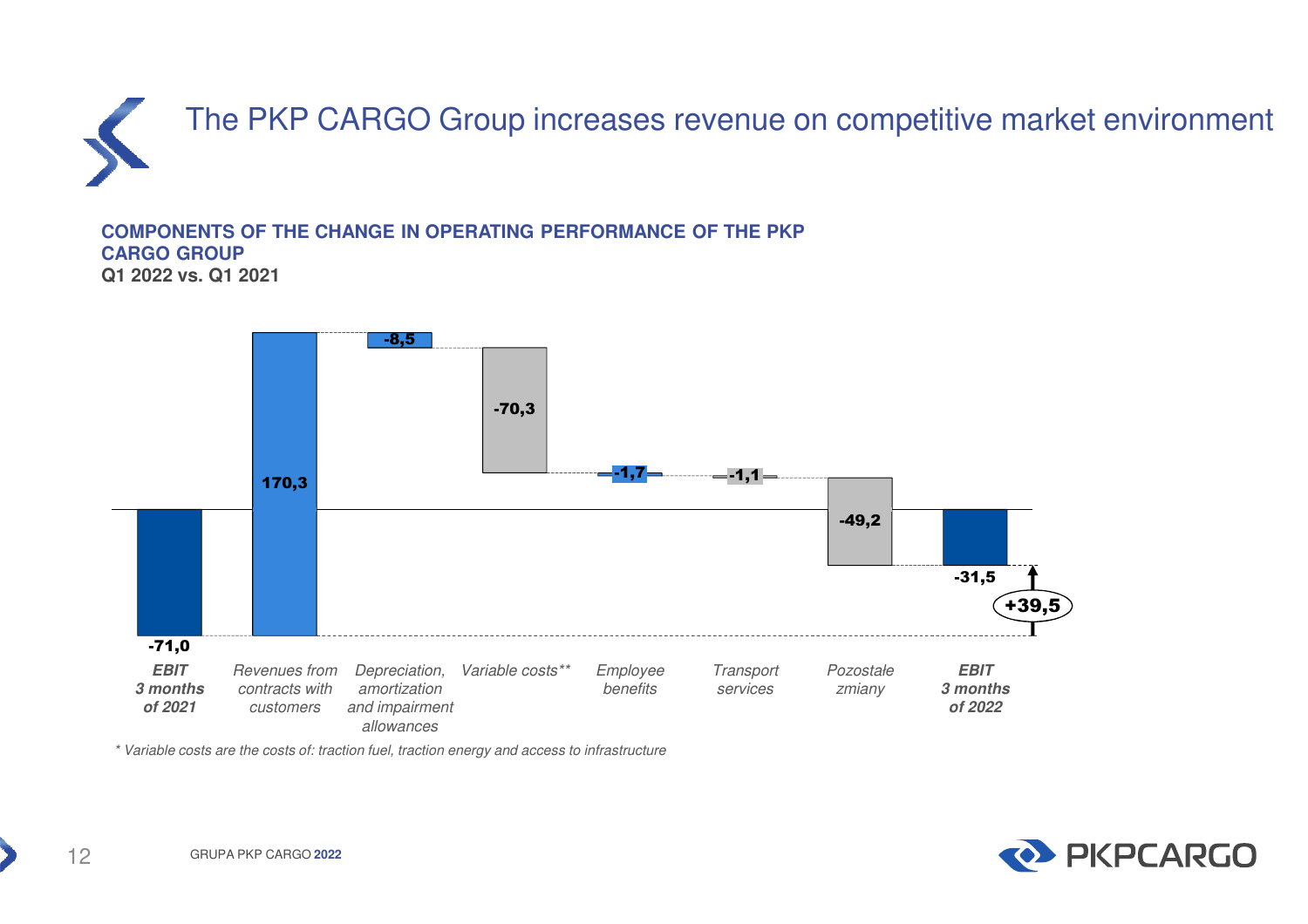### The Group has a stable balance sheet structure and secured funding sources

#### **KEY BALANCE SHEET ITEMS**

| <b>PLN</b> million          | 31 Dec 2021 | <b>31 March 2022</b> |
|-----------------------------|-------------|----------------------|
| <b>Fixed capital</b>        | 5874        | 5 7 3 5              |
| Non-current assets          | 6459        | 6492                 |
| Coverage ratio <sup>1</sup> | 0,91        | 0,88                 |
| <b>Total debt</b>           | 4573        | 4549                 |
| Total debt ratio            | 0,60        | 0,60                 |

#### **AVAILABLE FUNDING SOURCESAs at 31 March 2022**



#### **FINANCIAL RATIOS**

|                            | Q1 2021  | Q1 2022  |
|----------------------------|----------|----------|
| ROA <sub>2</sub>           | $-2.4%$  | $-2.7%$  |
| ROE3                       | $-6.0\%$ | $-6.7\%$ |
| EBITDA margin <sup>4</sup> | 10.3%    | 12.9%    |

- *1. Calculated as the ratio of total equity and non-current liabilities to non-current assets*
- *2. Calculated as the ratio of net result for the last 12 months to total assets*
- *3. Calculated as the ratio of the net result for the last 12 months to equity*
- *4. Calculated as the ratio of the operating result plus depreciation and amortization (EBITDA) to total operating revenue*

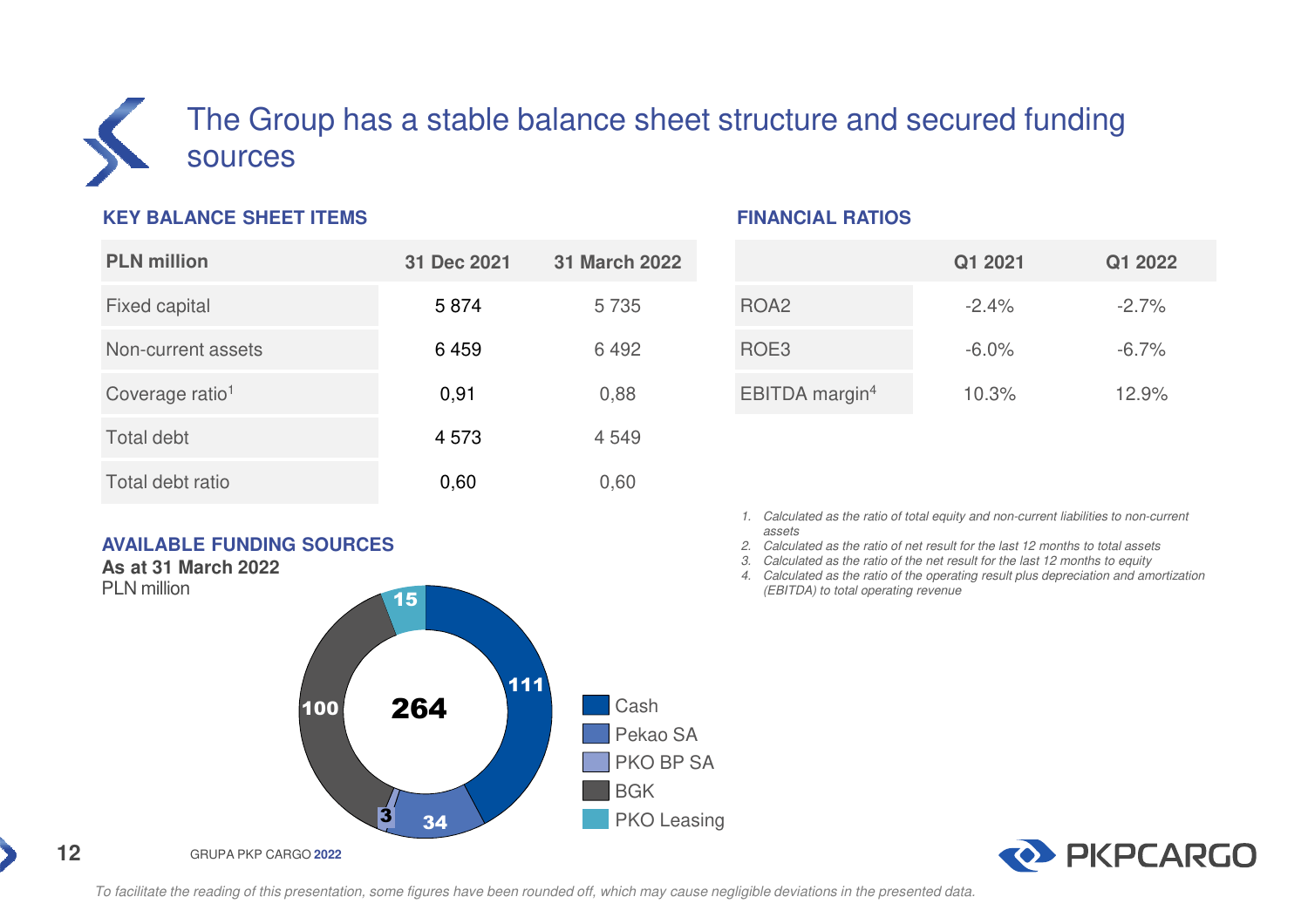## Appendices







GRUPA PKP CARGO **<sup>2022</sup>**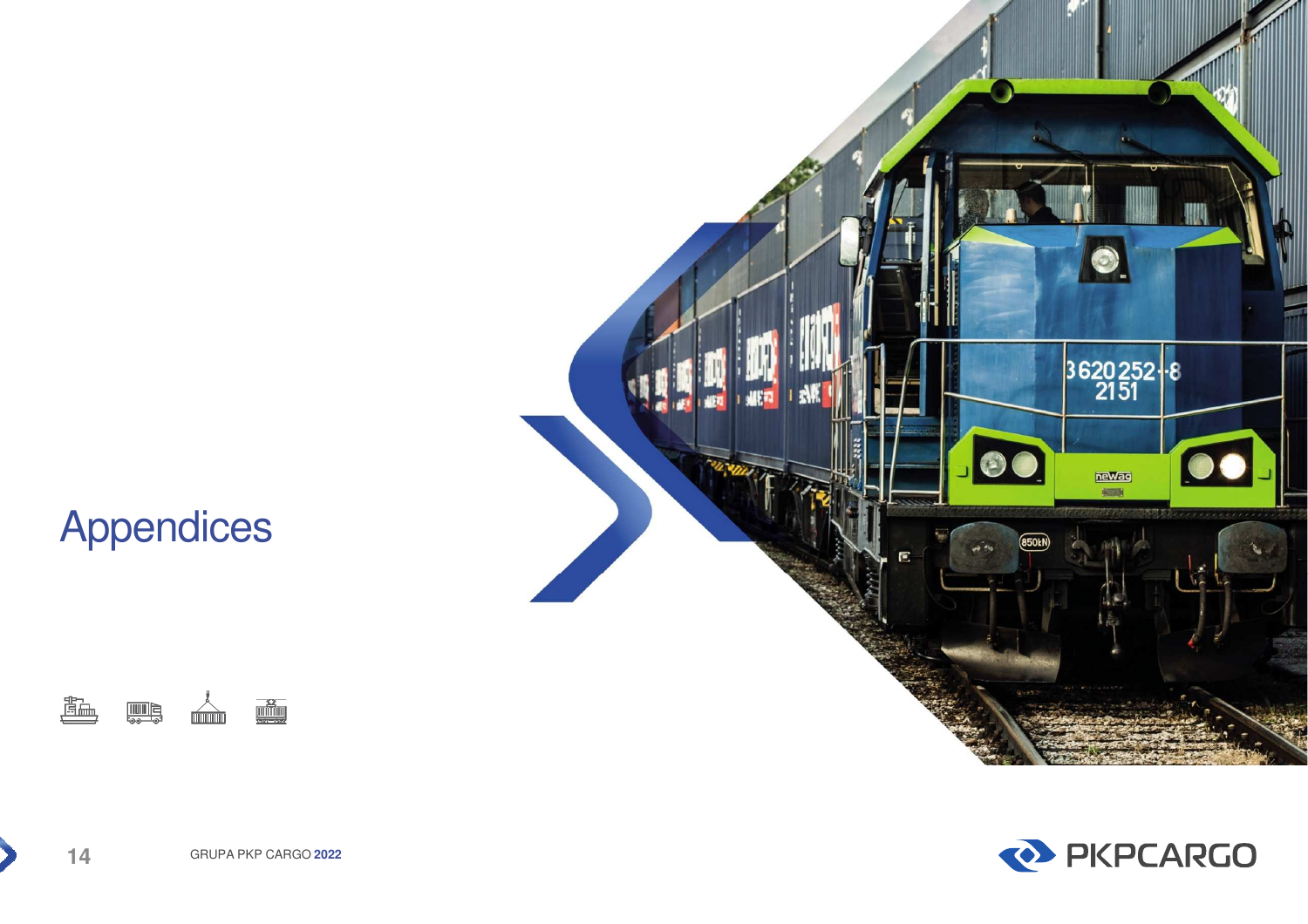### PKP CARGO Group's freight turnover in Q1 2022-2021

| <b>FREIGHT TURNOVER</b><br>[million tkm] | Q1 2022 | Q1 2021 | <b>Change</b> | % change | Share in 2022 | Share in 2021    |
|------------------------------------------|---------|---------|---------------|----------|---------------|------------------|
| Solid fuels, including:                  | 2,821   | 2,395   | 426           | 17.8%    | 43%           | 41%              |
| hard coal                                | 2,375   | 1,924   | 452           | 23.5%    | 36%           | 33%              |
| Aggregates and construction<br>materials | 1,167   | 847     | 320           | 37.7%    | 18%           | 14%              |
| Metals and ores                          | 525     | 546     | $-21$         | $-3.9%$  | 8%            | 9%               |
| Chemicals                                | 545     | 542     | 3             | 0.5%     | 8%            | 9%               |
| Liquid fuels                             | 179     | 160     | 19            | 11.9%    | 3%            | 3%               |
| Timber and agricultural produce          | 204     | 229     | $-25$         | $-10.8%$ | 3%            | 4%               |
| Intermodal transport                     | 1,003   | 1,066   | $-63$         | $-5.9%$  | 15%           | 18%              |
| Other                                    | 106     | 116     | $-10$         | $-8.3%$  | 2%            | 2%               |
| Total                                    | 6,550   | 5,901   | 648           | 11.0%    | 100%          | 100%             |
|                                          |         |         |               |          |               |                  |
| <b>FREIGHT VOLUME</b><br>[million tons]  | Q1 2022 | Q1 2021 | <b>Change</b> | % change | Share in 2022 | Share in 2021    |
| Solid fuels, including:                  | 14.16   | 12.73   | 1.43          | 11.3%    | 55%           |                  |
| hard coal                                | 12.75   | 11.12   | 1.63          | 14.7%    | 49%           |                  |
| Aggregates and construction<br>materials | 4.59    | 3.34    | 1.25          | 37.3%    | 18%           | 14%              |
| Metals and ores                          | 1.68    | 1.72    | $-0.05$       | $-2.7%$  | 6%            | 55%<br>48%<br>7% |
| Chemicals                                | 1.57    | 1.61    | $-0.04$       | $-2.7%$  | 6%            | 7%               |
| Liquid fuels                             | 0.51    | 0.47    | 0.04          | 8.3%     | 2%            | 2%               |
| Timber and agricultural produce          | 0.68    | 0.65    | 0.03          | 5.1%     | 3%            | 3%               |
| Intermodal transport                     | 2.37    | 2.33    | 0.04          | 1.8%     | 9%            | 10%              |
| Other                                    | 0.37    | 0.45    | $-0.08$       | $-17.2%$ | 1%            | 2%               |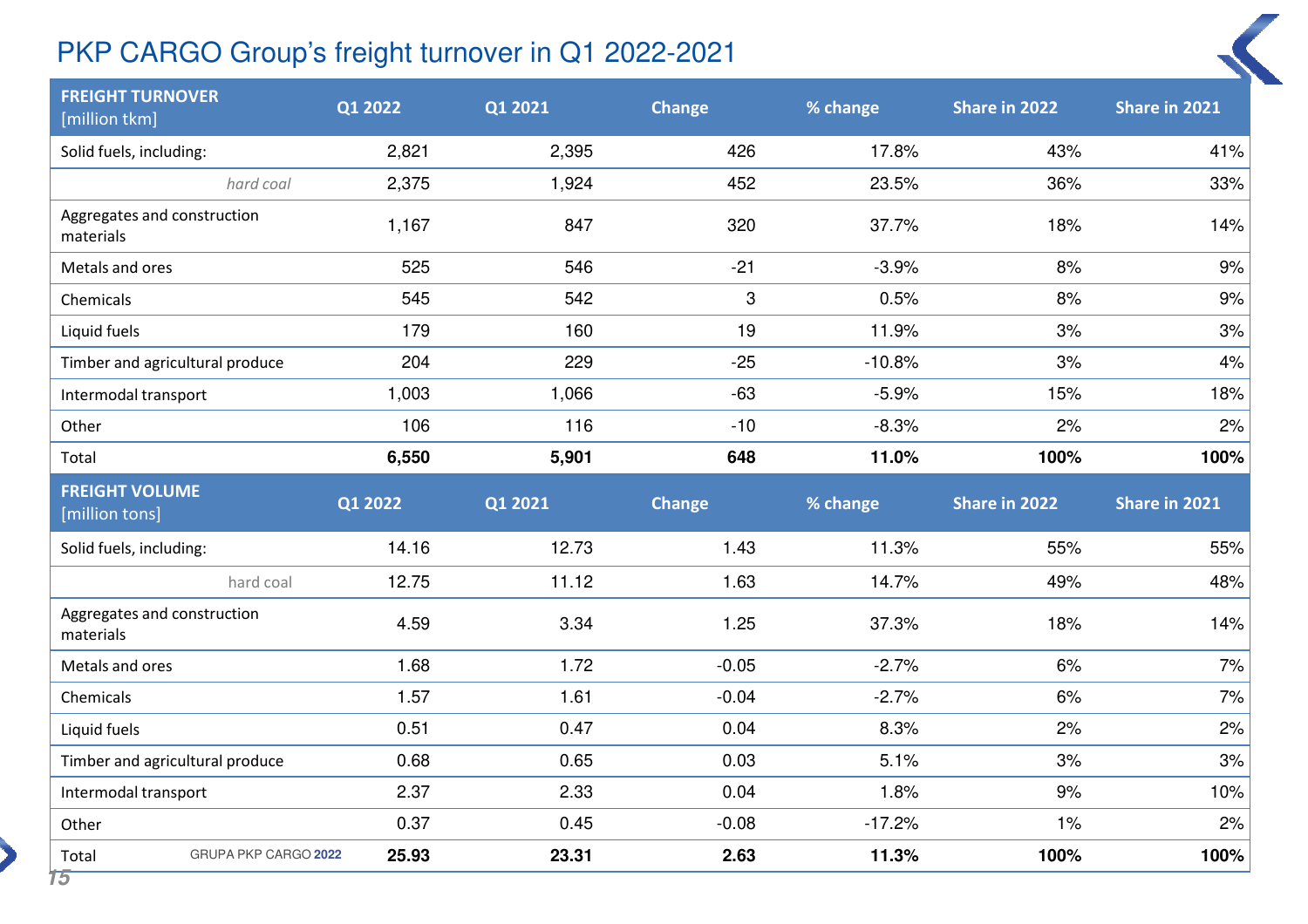### **CONSOLIDATED STATEMENT OF PROFIT OR LOSS AND OTHER COMPREHENSIVE INCOME**

|                                                                                   | 3 months            | 3 months            |
|-----------------------------------------------------------------------------------|---------------------|---------------------|
|                                                                                   | ended 31 March 2022 | ended 31 March 2021 |
| Revenues from contracts with customers                                            | 1,166.3             | 996.0               |
| <b>Operating expenses</b>                                                         |                     |                     |
| Consumption of electricity and traction fuel                                      | (183.5)             | (120.2)             |
| Infrastructure access services                                                    | (134.5)             | (127.5)             |
| <b>Transport services</b>                                                         | (85.4)              | (84.3)              |
| Other services                                                                    | (108.1)             | (85.9)              |
| Employee benefits                                                                 | (416.1)             | (414.4)             |
| Other expenses                                                                    | (88.1)              | (69.7)              |
|                                                                                   |                     |                     |
| Other operating revenue (and expenses)                                            | 1.8                 | 10.4                |
| Operating profit before depreciation and amortization (EBITDA)                    | 152.4               | 104.4               |
| Depreciation, amortization and impairment allowances                              | (183.9)             | (175.4)             |
| Profit / (loss) on operating activities (EBIT)                                    | (31.5)              | (71.0)              |
| Financial revenue (and expenses)                                                  | (25.1)              | (15.6)              |
| Share in the profit / (loss) of entities accounted for under the equity method    | 1.1                 | 1.4                 |
| Profit / (loss) before tax                                                        | (55.5)              | (85.2)              |
| Income tax                                                                        | 7.9                 | 13.9                |
| <b>NET PROFIT / (LOSS)</b>                                                        | (47.6)              | (71.3)              |
|                                                                                   |                     |                     |
| <b>OTHER COMPREHENSIVE INCOME</b>                                                 |                     |                     |
| Measurement of hedging instruments                                                | (5.6)               | (3.3)               |
| Income tax                                                                        | 1.1                 | 0.6                 |
| Exchange differences resulting from conversion of financial statements of foreign |                     |                     |
| operations                                                                        | 20.6                | 11.4                |
| Total other comprehensive income subject to                                       | 16.1                |                     |
| reclassification to profit or loss                                                |                     | 8.7                 |
| Total other comprehensive income                                                  | 16.1                | 8.7                 |
| <b>TOTAL COMPREHENSIVE INCOME</b>                                                 | (31.5)              | (62.6)              |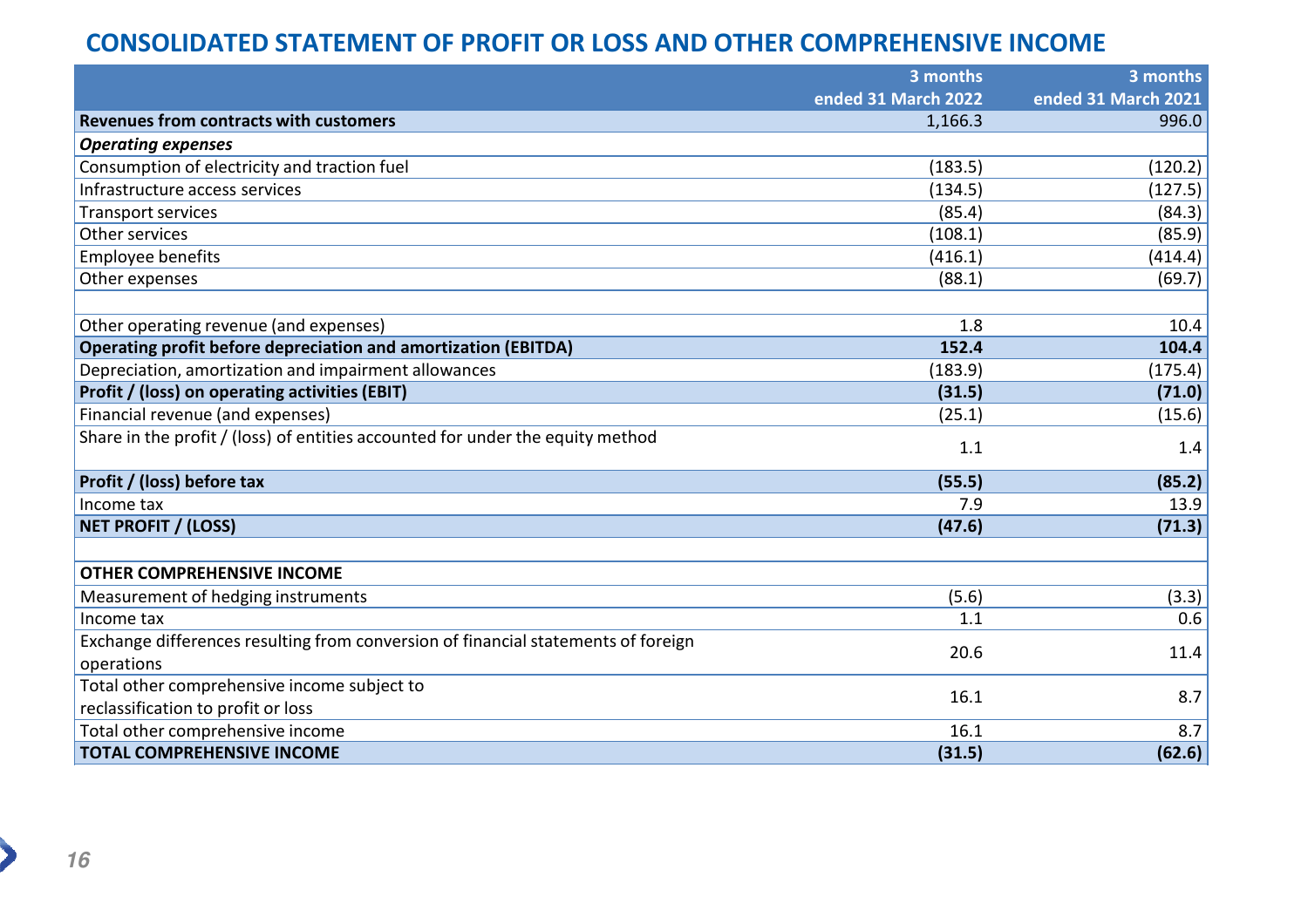### **CONSOLIDATED STATEMENT OF FINANCIAL POSITION - ASSETS**

|                                                               | 31/03/2022 | 31/12/2021 |
|---------------------------------------------------------------|------------|------------|
| <b>ASSETS</b>                                                 |            |            |
| Rolling stock                                                 | 4,307.3    | 4,241.6    |
| Other property, plant and equipment                           | 884.1      | 893.4      |
| Right-of-use assets                                           | 999.2      | 1,030.7    |
| Investments in entities accounted for under the equity method | 35.6       | 36.7       |
| <b>Trade receivables</b>                                      | 5.0        | 4.2        |
| Lease receivables                                             | 8.4        | 8.5        |
| Other assets                                                  | 39.0       | 40.5       |
| Deferred tax assets                                           | 213.6      | 203.1      |
| <b>Total non-current assets</b>                               | 6,492.2    | 6,458.7    |
| Inventories                                                   | 148.8      | 164.6      |
| <b>Trade receivables</b>                                      | 682.1      | 611.7      |
| Lease receivables                                             | 0.6        | 0.6        |
| Income tax receivables                                        | 4.8        | 4.5        |
| Other assets                                                  | 113.5      | 103.1      |
| Cash and cash equivalents                                     | 111.3      | 254.5      |
| <b>Total current assets</b>                                   | 1,061.1    | 1,139.0    |
| Non-current assets classified as held for sale                | 5.2        | 15.7       |
|                                                               |            |            |
| <b>TOTAL ASSETS</b>                                           | 7,558.5    | 7,613.4    |

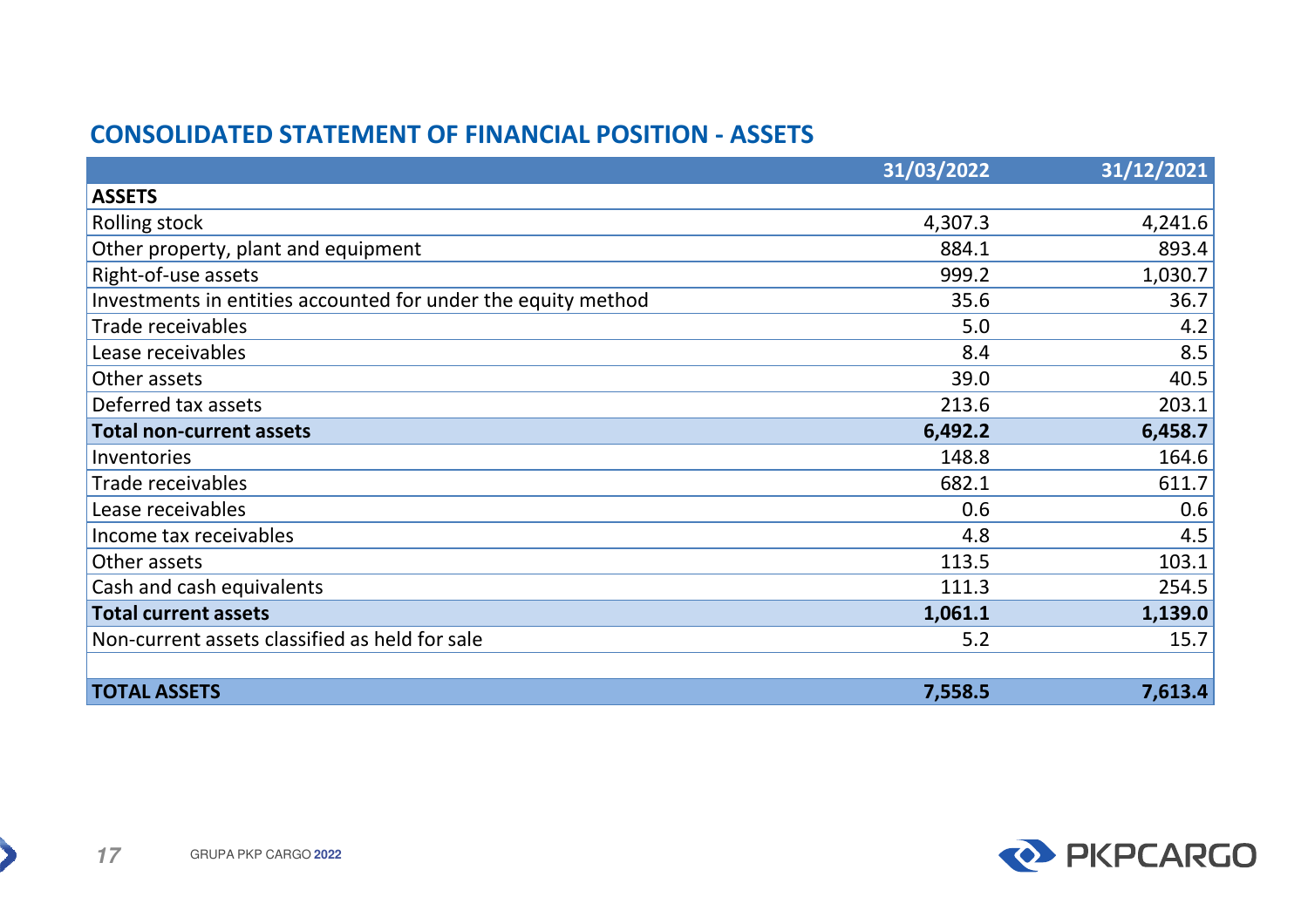### **CONSOLIDATED STATEMENT OF FINANCIAL POSITION –**

### EQUITY AND LIABILITIES

| <b>EQUITY AND LIABILITIES</b>                                             | 31/03/2022 | 31/12/2021 |
|---------------------------------------------------------------------------|------------|------------|
| Share capital                                                             | 2,239.3    | 2,239.3    |
| Supplementary capital                                                     | 771.7      | 771.7      |
| Other items of equity                                                     | (80.3)     | (75.8)     |
| Exchange differences resulting from conversion of financial statements of | 163.1      | 142.5      |
| foreign operations                                                        |            |            |
| Retained earnings / (Accumulated losses)                                  | (84.7)     | (37.1)     |
| <b>Total equity</b>                                                       | 3,009.1    | 3,040.6    |
| Debt liabilities                                                          | 1,997.6    | 2,090.3    |
| Trade payables                                                            | 4.2        | 2.3        |
| Investment commitments                                                    | 95.5       | 111.8      |
| Provisions for employee benefits                                          | 527.3      | 529.1      |
| Other provisions                                                          | 7.4        | 7.0        |
| Deferred tax liability                                                    | 93.8       | 93.3       |
| <b>Total non-current liabilities</b>                                      | 2,725.8    | 2,833.8    |
| Debt liabilities                                                          | 629.7      | 473.9      |
| Trade payables                                                            | 588.2      | 639.0      |
| Investment commitments                                                    | 179.5      | 221.4      |
| Provisions for employee benefits                                          | 142.3      | 127.3      |
| Other provisions                                                          | 24.8       | 23.3       |
| <b>Other liabilities</b>                                                  | 259.1      | 254.1      |
| <b>Total current liabilities</b>                                          | 1,823.6    | 1,739.0    |
| <b>Total liabilities</b>                                                  | 4,549.4    | 4,572.8    |
|                                                                           |            |            |
| <b>TOTAL EQUITY AND LIABILITIES</b>                                       | 7,558.5    | 7,613.4    |